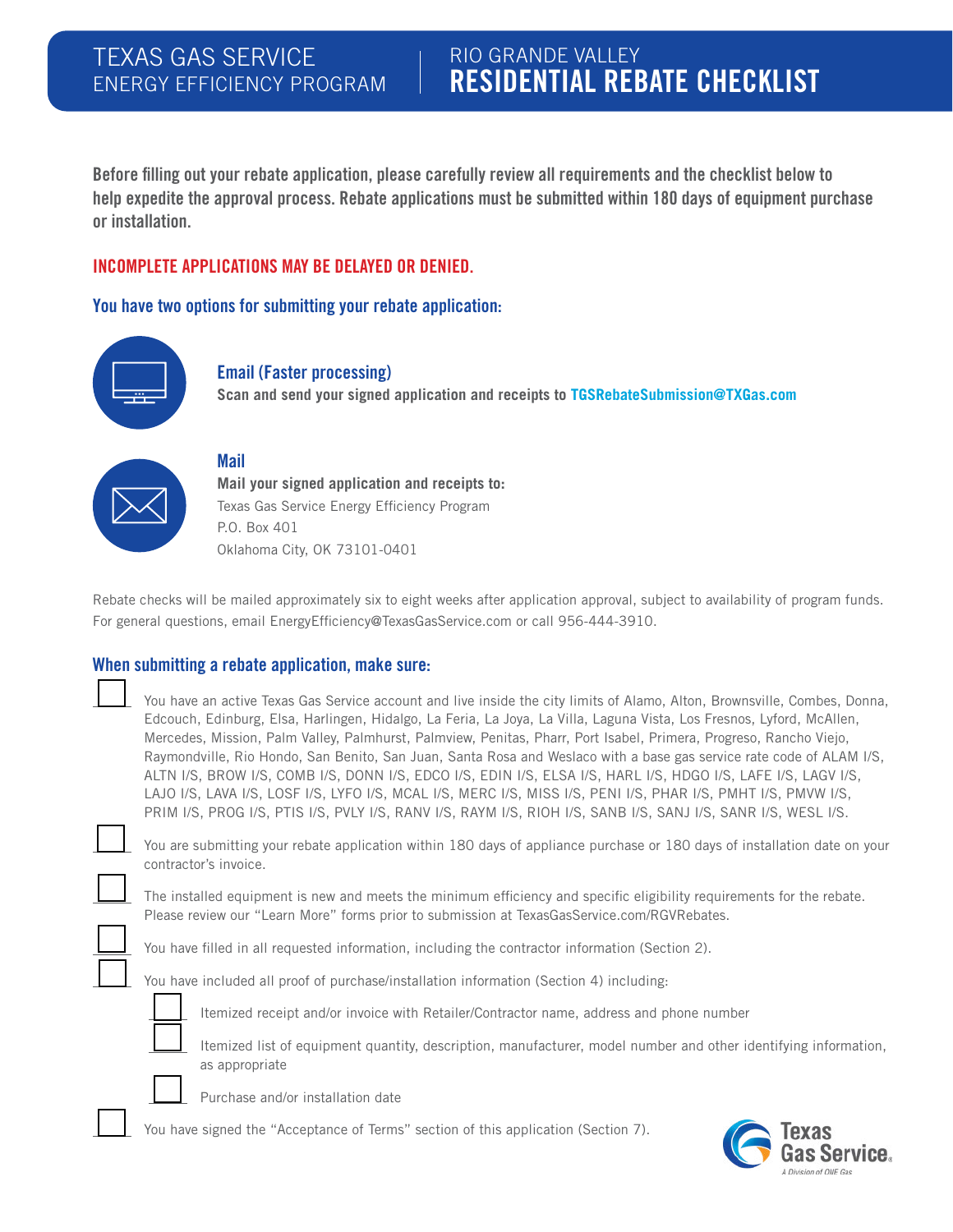### TEXAS GAS SERVICE ENERGY EFFICIENCY PROGRAM

## RIO GRANDE VALLEY RESIDENTIAL REBATE APPLICATION

# 1. Account and Customer Information **Residential / Renter Converty Owner**

| (As it appears on account)          |  |  |  |  |
|-------------------------------------|--|--|--|--|
| (Required)                          |  |  |  |  |
|                                     |  |  |  |  |
|                                     |  |  |  |  |
|                                     |  |  |  |  |
| (If different from mailing address) |  |  |  |  |
|                                     |  |  |  |  |
|                                     |  |  |  |  |
|                                     |  |  |  |  |
|                                     |  |  |  |  |

### To check your rebate eligibility, check the TOP PART OF YOUR BILL for your Rate Code.

| RATE SCHEDULE(S) AVAILABLEUPON REQUEST                                                                                                                                                                                                                                                                                                                                                                                                                                                                                                                                                                                                                                                                                                                                           | <b>YOUR RATE CODE</b><br><b>IS FOUND HERE.</b>                                                                                                                                                                                             |                                                                                                                                     |
|----------------------------------------------------------------------------------------------------------------------------------------------------------------------------------------------------------------------------------------------------------------------------------------------------------------------------------------------------------------------------------------------------------------------------------------------------------------------------------------------------------------------------------------------------------------------------------------------------------------------------------------------------------------------------------------------------------------------------------------------------------------------------------|--------------------------------------------------------------------------------------------------------------------------------------------------------------------------------------------------------------------------------------------|-------------------------------------------------------------------------------------------------------------------------------------|
| <b>GAS SERVICE INFORMATION - RETAIN FOR YOUR RECORDS</b><br>For service, bill inquiries, or assistance, call<br><b>Customer Service: 1-800-700-2443</b><br><b>ALAM I/S</b><br>Gas leaks: 1-800-959-5325<br>Payments by Phone: (866) 780-5488<br>ALTN I/S<br><b>BROW I/S</b><br>www.texasgasservice.com<br>\$31.86<br><b>Amount Due</b><br>COMB <sub>I/S</sub><br><b>Texas Gas Service</b><br><b>DONN I/S</b><br>09-01-16<br><b>Current Charges Due</b><br>PO BOX 219913<br>Kansas City MO 64121-9913<br><b>EDCO I/S</b><br>\$31.86<br><b>Amount Due After Due Date</b><br>EDIN I/S<br>91XXXXXXX XXXXXXX XX<br><b>Account Number</b><br>ELSA I/S<br><b>HARL I/S</b><br><b>BROW I/S RES</b><br>Rate<br><b>HDGO I/S</b><br>\$75.00<br><b>Active Deposit</b><br>LAFE I/S<br>LAGV I/S | <b>ELIGIBLE RATE CODES</b><br><b>LAJO I/S</b><br>LAVA I/S<br>LOSF I/S<br>LYFO I/S<br><b>MCAL I/S</b><br>MERC I/S RIOH I/S<br><b>MISS I/S</b><br>PENI I/S<br><b>PHAR I/S</b><br>PMHT I/S WESL I/S<br><b>PMVW I/S</b><br>PRIM <sub>I/S</sub> | <b>PROG I/S</b><br>PTIS I/S<br><b>PVLY I/S</b><br><b>RANV I/S</b><br><b>RAYM I/S</b><br>SANB <sub>I/S</sub><br>SANJ I/S<br>SANR I/S |

# 2. Contractor Information

#### This section is not required for dryer, range or generator rebates.

| I have included a copy of the dated contractor invoice. Rebate application must be submitted within 180 days of |  |  |  |
|-----------------------------------------------------------------------------------------------------------------|--|--|--|

equipment installation.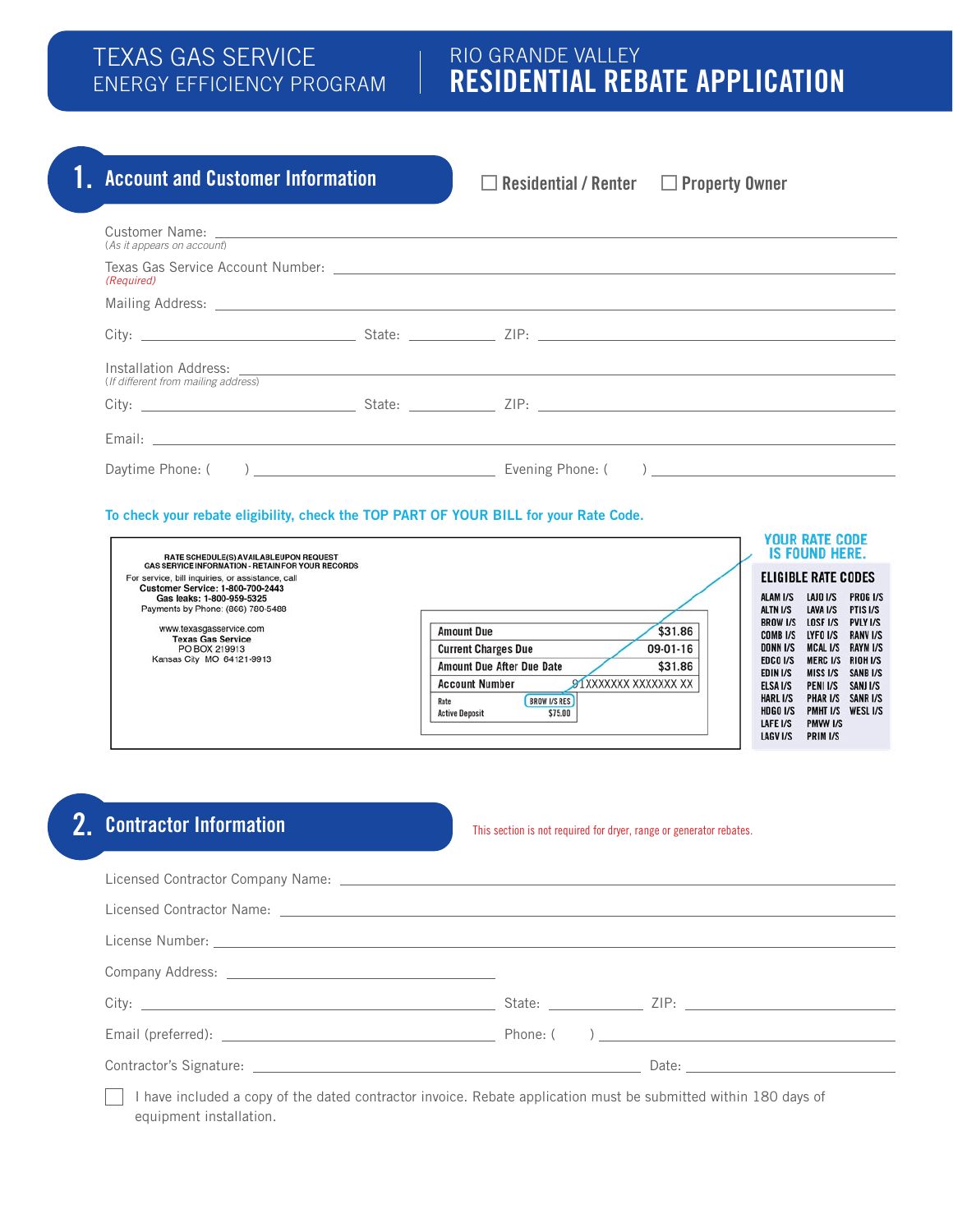|                                           |                                                                                          | <b>New Appliance</b>                                                                                                                                                                                                                 |
|-------------------------------------------|------------------------------------------------------------------------------------------|--------------------------------------------------------------------------------------------------------------------------------------------------------------------------------------------------------------------------------------|
|                                           | <b>WATER HEATING PROGRAM*</b>                                                            |                                                                                                                                                                                                                                      |
| \$100                                     | High-Efficiency Natural Gas<br><b>Water Heater</b><br>(UEF .67-.80 or TE 67-81%)         | Model Number <u>and the contract of the contract of the contract of the contract of the contract of the contract of the contract of the contract of the contract of the contract of the contract of the contract of the contract</u> |
| \$650                                     | Tankless or Super High-Efficiency<br>Natural Gas Water Heater<br>(UEF ≥ .81 or TE ≥ 82%) | Install Date<br>Number of Units<br><u> 1989 - Johann Stein, marwolaethau (b. 1989)</u><br>(May be subject to site verification)                                                                                                      |
|                                           | Licensed contractor information required (see Section 2)                                 | Replacing an electric appliance? □ Yes □ No                                                                                                                                                                                          |
|                                           |                                                                                          |                                                                                                                                                                                                                                      |
| <b>DRYER PROGRAM*</b>                     |                                                                                          | Manufacturer Name                                                                                                                                                                                                                    |
| \$225                                     | Natural Gas Dryer with<br>Moisture Sensor**                                              |                                                                                                                                                                                                                                      |
| \$225                                     | Installation of New Natural Gas Dryer Stub                                               | Purchase Date <u>Purchase Date</u><br>Replacing an electric appliance? $\Box$ Yes $\Box$ No                                                                                                                                          |
|                                           | in Laundry Room ***                                                                      | <u> 1990 - Johann Barbara, martxa a</u><br>Install Date                                                                                                                                                                              |
| **Copy of dated retailer receipt required | ***Licensed contractor information required (see Section 2)                              |                                                                                                                                                                                                                                      |
| <b>RANGE PROGRAM*</b>                     |                                                                                          | Manufacturer Name                                                                                                                                                                                                                    |
| \$100                                     | <b>Freestanding Combined Natural Gas</b><br>Cooktop and Natural Gas Oven**               | Model Number <u>Communication and Communication and Communication</u>                                                                                                                                                                |
| <b>AINN</b>                               | <b>t100</b> Installation of New Natural Gas                                              | Purchase Date and the contract of the contract of the contract of the contract of                                                                                                                                                    |
|                                           | Range Stub***                                                                            | Replacing an electric appliance?<br>$\Box$ Yes $\Box$ No                                                                                                                                                                             |
| **Copy of dated retailer receipt required | ***Licensed contractor information required (see Section 2)                              |                                                                                                                                                                                                                                      |
|                                           |                                                                                          |                                                                                                                                                                                                                                      |
|                                           | <b>NATURAL GAS BACKUP GENERATOR*</b>                                                     | Manufacturer Name<br><u> 1990 - Johann Barbara, martxa alemaniar a</u>                                                                                                                                                               |
| \$500                                     | Purchase and installation of a<br>natural gas backup generator.**                        |                                                                                                                                                                                                                                      |
| **Copy of dated retailer receipt required |                                                                                          | Purchase Date<br><u> 1989 - Johann Barn, mars eta bainar eta idazlea (h. 1989).</u>                                                                                                                                                  |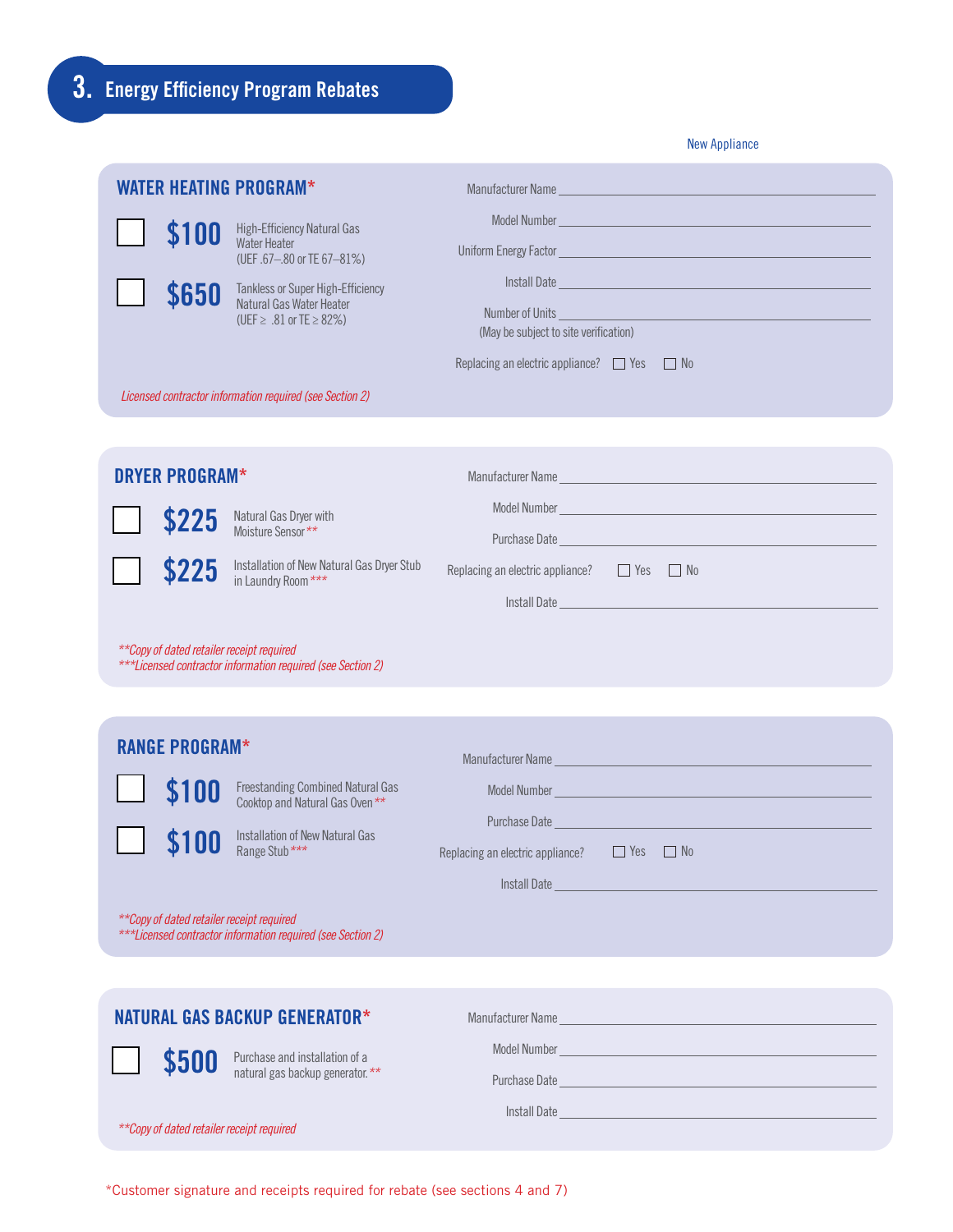## **4. Attach Proof of Purchase Representive REQUIRED**

Please include a copy of an itemized receipt and/or invoice with your application. Your retailer or contractor can provide this document for your qualified product. **Any applications missing this will be delayed or denied.**

#### **Proof of purchase/installation must include the following:**

- Retailer/Contractor name, address and phone number
- Itemized listing of quantity, description, manufacturer, model number and other identifying information as appropriate
- Purchase date

# 5. Review and Submit Your Application

**Scan and email your signed application and receipts to TGSRebateSubmission@TXGas.com**

OR

**Mail your signed application(s) and receipts to:**  Texas Gas Service Energy Efficiency Program P.O. Box 401 Oklahoma City, OK 73101-0401

Rebate checks are issued within approximately six to eight weeks after receipt of a completed and approved rebate application.

### **6.** Terms and Conditions

As you decide whether to participate in Texas Gas Service's Energy Efficiency Program, please review the following terms and conditions:

1. Texas Gas Service is not responsible for any decision regarding the selection of equipment to qualify for rebates under our Energy Efficiency Program. TEXAS GAS SERVICE DOES NOT MAKE AND HEREBY DISCLAIMS ANY WARRANTY CONCERNING THE MERCHANTABILITY OR FITNESS FOR A PARTICULAR PURPOSE FOR ANY EQUIPMENT CHOICE THE CUSTOMER MAKES. The customer is responsible for the full cost and installation of any equipment.

2. Texas Gas Service is not responsible for any decision about which licensed and qualified contractor the customer selects. Texas Gas Service encourages its customers to carefully research and select a Texas-licensed plumber or heating, ventilation and air-conditioning (HVAC) contractor to install qualifying equipment. Texas Gas Service is not responsible for any damage caused (a) when a contractor enters a customer's premises or during installation, (b) by poor workmanship or (c) by failure to complete projects. Texas Gas Service will not intervene in disputes between a customer and his or her selected contractor. Texas Gas Service also strongly encourages participating customers to be sure any installation conforms to all applicable codes, permit requirements and manufacturer installation recommendations and requirements. Texas Gas Service is not responsible for determining whether a customer's appliances are installed correctly or safely. In the event you believe an appliance is unsafe or you detect the odor associated with natural gas, you agree to immediately call (800) 959-5325.

3. The Department of Energy and others provide information on projected energy savings for different types of appliances and installations. Texas Gas Service makes no warranty concerning the accuracy of this information or whether the devices the customer selects will accomplish the projected energy and cost savings.

4. Texas Gas Service requires each customer to present a completed rebate application and is unable to process incomplete applications. It is the responsibility of the customer to ensure the contractor has completed and signed the application. Applications and additional information are available at TexasGasService.com/RGVRebates. Texas Gas Service reserves the right to verify all information provided. Texas Gas Service issues rebates in the form of checks, not utility credits. The Company is not responsible if the dealer/installer or retailer fails to provide accurate information about the amount of a rebate or eligibility. Rebate checks will be mailed approximately six to eight weeks after approval, subject to availability of program funds.

| How did you hear about the Energy Efficiency<br>Program? (Check all that apply) |  |  |
|---------------------------------------------------------------------------------|--|--|
| <b>Bill Insert</b>                                                              |  |  |
| Google Search                                                                   |  |  |
| Print Advertisement                                                             |  |  |
| Contractor                                                                      |  |  |
| News Article                                                                    |  |  |
| Email                                                                           |  |  |
| Radio Advertisement                                                             |  |  |
| Texas Gas Service Website                                                       |  |  |
| Texas Gas Service Employee Referral                                             |  |  |
| <b>Employee Name</b>                                                            |  |  |
|                                                                                 |  |  |
| Retailer Referral                                                               |  |  |
| Retailer Name                                                                   |  |  |
|                                                                                 |  |  |
| Other                                                                           |  |  |
|                                                                                 |  |  |
|                                                                                 |  |  |
|                                                                                 |  |  |